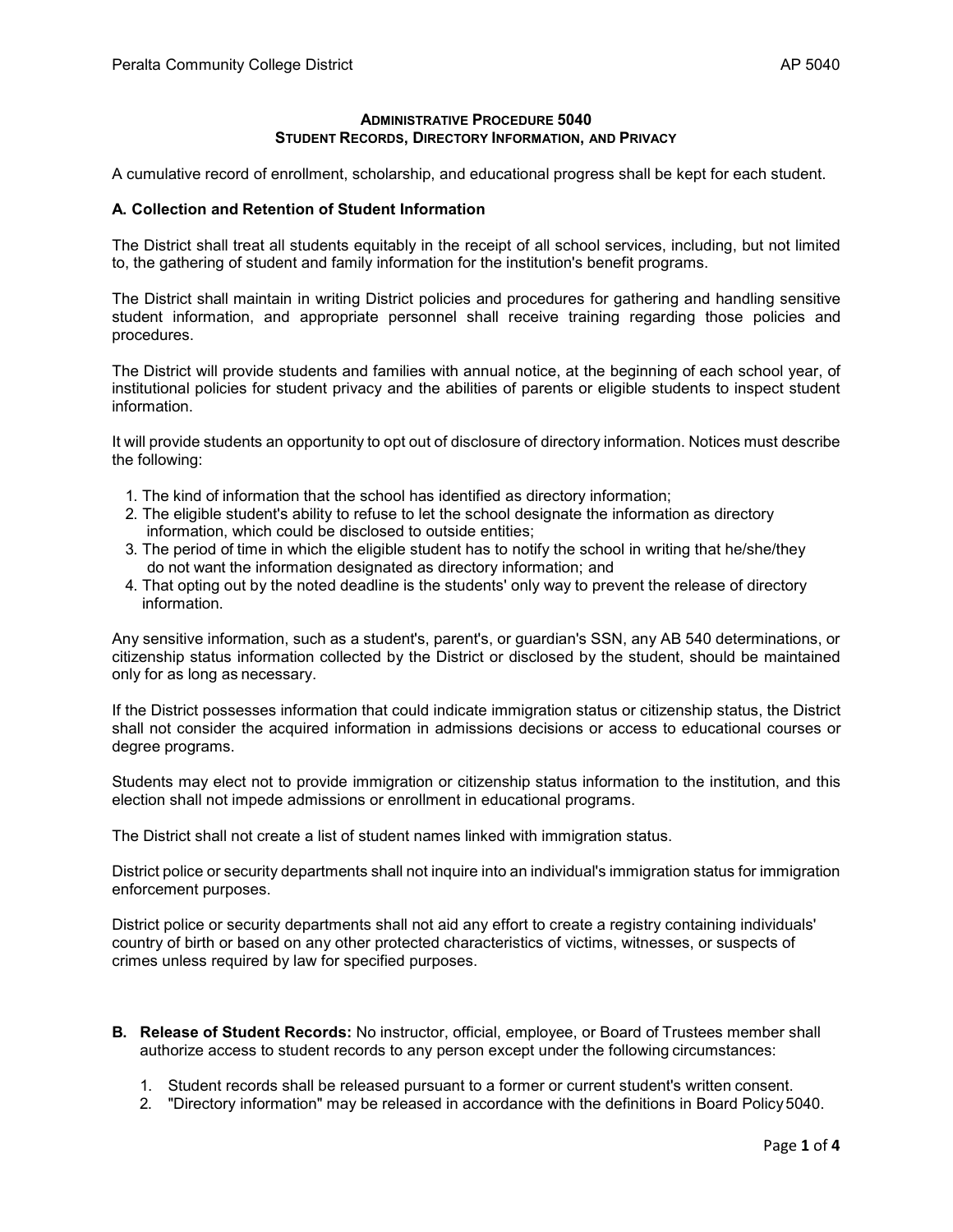- 3. Student records shall be released pursuant to a judicial order or a lawfully issued subpoena.
- 4. Student records shall be released pursuant to a federal judicial order that has been issued regarding an investigation or prosecution of an offense concerning an investigation or prosecution of terrorism.
- 5. Student records may be released to officials and employees of the District only when they have a legitimate educational interest to inspect the record.
- 6. Student records may be released to authorized representatives of the Comptroller General of the United States, the Secretary of Education, an administrative head of an education agency, state education officials, or their respective designees or the United States Office of Civil Rights, where that information is necessary to audit or evaluate a state or federally supported educational program or pursuant to federal or state law. Exceptions are that when the collection of personally identifiable information is specifically authorized by federal law, any data collected by those officials shall be protected in a manner that will not permit the personal identification of students or their parents by other than those officials, and any personally identifiable data shall be destroyed when no longer needed for that audit, evaluation, and enforcement of federal legal requirements.
- 7. Student records may be released to officials of other public or private schools or school systems, including local, county or state correctional facilities where education programs are provided, where the student seeks or intends to enroll or is directed to enroll. The release is subject to the conditions in Education Code Section 76225.
- 8. Student records may be released to agencies or organizations in connection with a student's application for, or receipt of, financial aid, provided that information permitting the personal identification of those students may be disclosed only as may be necessary for those purposes as to financial aid, to determine the amount of the financial aid, or conditions that will be imposed regarding financial aid, or to enforce the terms or conditions of financial aid.
- 9. Student records may be released to organizations conducting studies for, or on behalf of, accrediting organizations, educational agencies or institutions for the purpose of developing, validating, or administrating predictive tests, administering financial aid programs, and improving instruction, if those studies are conducted in such a manner as will not permit the personal identification of students or their parents by persons other than representatives of those organizations and the information will be destroyed when no longer needed for the purpose for which it is conducted
- 10. Student records may be released to appropriate persons in connection with an emergency if the knowledge of that information is necessary to protect the health or safety of a student or other persons, subject to applicable federal or state law.
- **B. Federal Military Recruitment.** The following information shall be released to the federal military for the purposes of federal military recruitment:
	- 1. student names,
	- 2. addresses,
	- 3. electronic mail addresses,
	- 4. telephone listings,
	- 5. dates and places of birth,
	- 6. levels of education,
	- 7. majors,
	- 8. degrees received,
	- 9. prior military experience,
	- 10. and/or the most recent previous educational institutions enrolled in by the students.

## **C. Access to Student Records for Immigration Enforcement Purposes**

A. The District must obtain a student's written consent before disclosing educational records, unless the information is relevant for a legitimate educational interest or includes directory information only. Neither exception permits disclosing information for immigration enforcement purposes; no student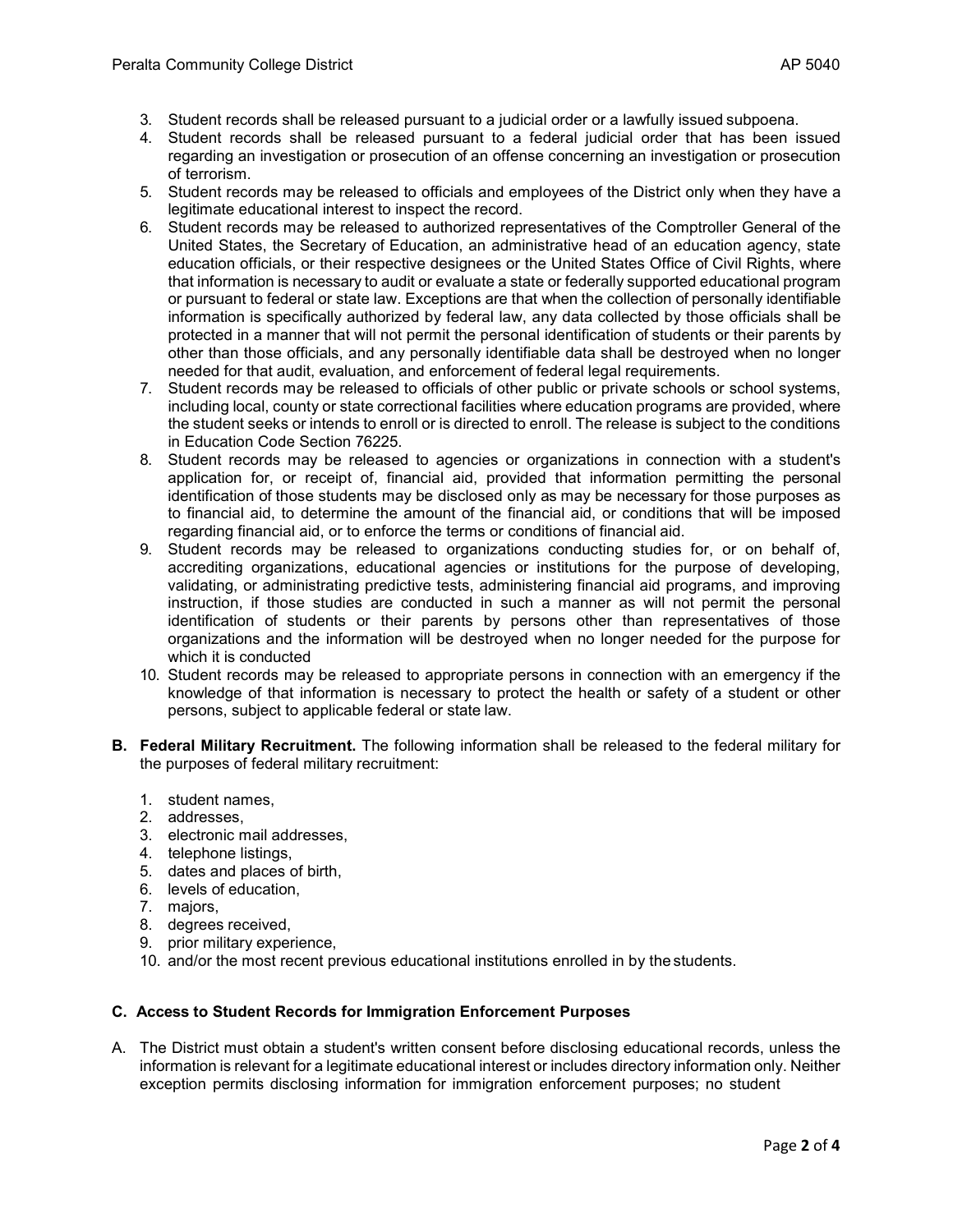information shall be disclosed for immigration enforcement purposes without a court order or judicial warrant. Without a court order or a judicial warrant, written consent must be signed and dated by the student, or (if the student is a minor) by the student's parent(s) or guardian(s), before disclosure of the information, and must specify the records that may be disclosed, the purpose of the disclosure, and the party or class of parties to whom the disclosure may be made.

- B. If desired by the student, the District must provide a copy of the records to be released. The party to whom the information is disclosed may not re-disclose the information to any other party without the prior consent of the student or subsequent court order.
- C. District personnel shall develop a written policy for interactions with immigration authorities seeking to review student records. At a minimum, such policies shall include the following information:
	- 1. Contact information for the Vice Chancellor of Student Services to review and respond to a request for student records.
	- 2. Access to sample warrant and subpoena documents that could be used for access onto campus property, or to seize or arrest students or other individuals on campus.

In addition to notifying the college Vice President of Student Services, District personnel shall take the following action steps in response to an officer other than campus police requesting access to student records:

- 1. Ask for the officer's name, identification number, and agency affiliation;
- 2. Record or copy this information;
- 3. Ask for a copy of any warrants;

4. Inform the officer that you are not obstructing his/her efforts but that you need to contact a campus administrator or campus counsel for assistance.

Campus police or security shall not provide personal information about an individual for immigration enforcement purposes unless that information is publicly available or required by a court order or judicial warrant. "Personal information" is defined as any information that identifies or describes an individual, and includes but is not limited to, a student's physical description, home or work address, telephone number, education, financial matters, medical or employment history, and statements made by, or attributed to, the individual. This restriction does not apply to information regarding the immigration or citizenship status of an individual.

Unless the District is served with a judicial subpoena or court order that by its terms prohibits disclosure to the student, the student must be notified of any judicial order or subpoena before the institution complies with the order in accordance with FERPA.

## **C. Use of Social Security Numbers.** The District shall not do any of the following:

- 1. Publicly post or publicly display an individual's social security number;
- 2. Print an individual's social security number on a card required to access products or services;
- 3. Require an individual to transmit his/her social security number over the internet using a connection that is not secured or encrypted;
- 4. Require an individual to use his/her social security number to access an Internet Web site without also requiring a password or unique personal identification number or other authentication devise; or Print, in whole or in part, an individual's social security number that is visible on any materials that are mailed to the individual, except those materials used for:
- 5. Application or enrollment purposes;
- 6. To establish, amend, or terminate an account, contract, or policy; or
- 7. To confirm the accuracy of the social security number.